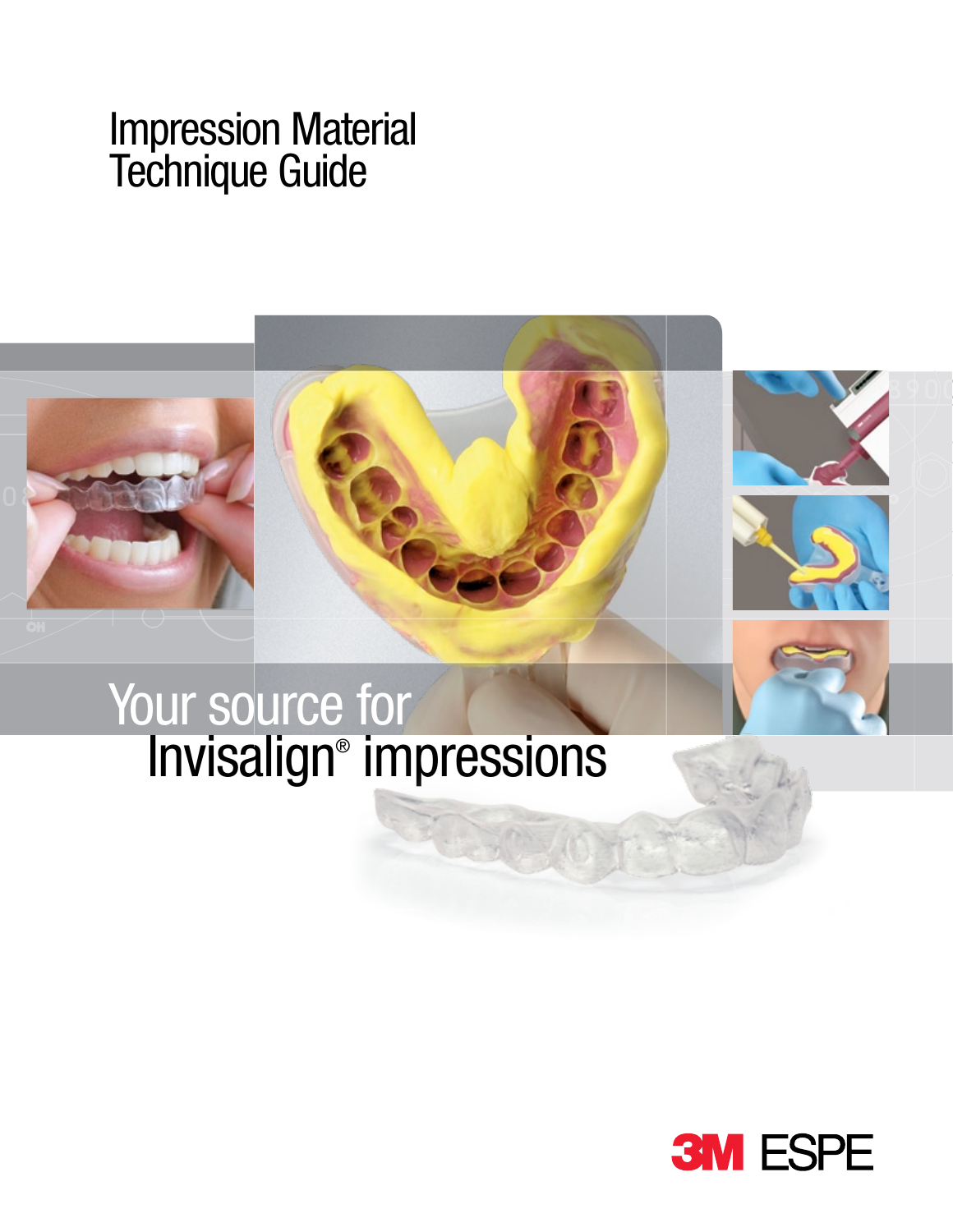### Imprint™ 3 VPS Impression **Materials**

### **Summary of Advantages**

- **Best balance of clinical properties,**  compared to other leading brands
- **Better memory than** other leading brands – it's less likely to distort upon removal
- **More hydrophilic than**  most leading VPS materials – captures better detail in a moist environment
- **Tougher** than many leading brands – impressions resist tearing during removal

## A much easier technique. An accurate impression. A better-fitting aligner.

If you're among the growing number of dentists worldwide prescribing Invisalign® aligners to straighten teeth, here's something you'll want to know. 3M ESPE, the worldwide leader in impressioning solutions, has developed products and simplified procedures that will help you achieve the best results.

Your initial impression is critical, because:

- a technician uses it to create a highly precise 3D digital model that becomes the basis for your entire orthodontic treatment plan;
- the digital model is used to custom-make a series of Invisalign aligners designed to move the patient's teeth incrementally, according to your prescribed plan.

## Imprint™3 VPS Impression Materials provide accurate detail for a more effective treatment.

Ideal patient outcomes with Invisalign aligners rely on the accuracy of your impression. The consistency, performance and detail reproduction of Imprint 3 VPS materials from 3M ESPE help you:

- **get an accurate impression** on the first take, reducing the chance of costly retakes
- **capture the specific details** needed to produce better-fitting aligners for more comfortable and effective treatment
- **standardize your inventory** the same Imprint 3 VPS materials you use for the Invisalign technique can also be used for crowns and bridges
- Imprint™ 3 Impression Materials are available for both cartridge and Penta™ delivery

### Get the best results, regardless of the technique you prefer.

Using the One-Step: Heavy Body with Light Body Technique illustrated on the following page allows you to get the detail you need in an Invisalign impression – WITHOUT the added step of syringing wash material around the teeth. This simpler, faster technique has important advantages over other popular impression-making techniques, as outlined below. No matter what Invisalign impression technique you use, the unique properties of Imprint 3 VPS materials will help you get the best results.

| <b>Alternative</b><br><b>Technique</b> | Advantages of using the One-Step: Heavy Body with Light Body Technique when<br>making an Invisalign impression                                                                                                                                                                            |
|----------------------------------------|-------------------------------------------------------------------------------------------------------------------------------------------------------------------------------------------------------------------------------------------------------------------------------------------|
| <b>Monophase</b>                       | Improves your ability to read marginal detail by using a wash material with contrasting color                                                                                                                                                                                             |
| <b>Hand Mixed</b><br><b>Putty/Wash</b> | Using an automix putty (ie Imprint 3 Penta Putty) rather than a hand mix putty:<br>a) Ensures more consistent and predictable results (e.g., consistent working times and/or mix quality)<br>b) Improves hygiene and reduces potential for incorporating contaminants into the impression |
| 2-Step                                 | Decreases risk of retakes and reduces the time needed to make impressions by eliminating a step                                                                                                                                                                                           |

Align Technology recommends the use of polyvinylsiloxane dental impression materials complying with ISO specification 4283 and/or ADA specification 19. Align Technology does not endorse any particular manufacturer and customers are free to purchase impression products from the manufacturer of their choice.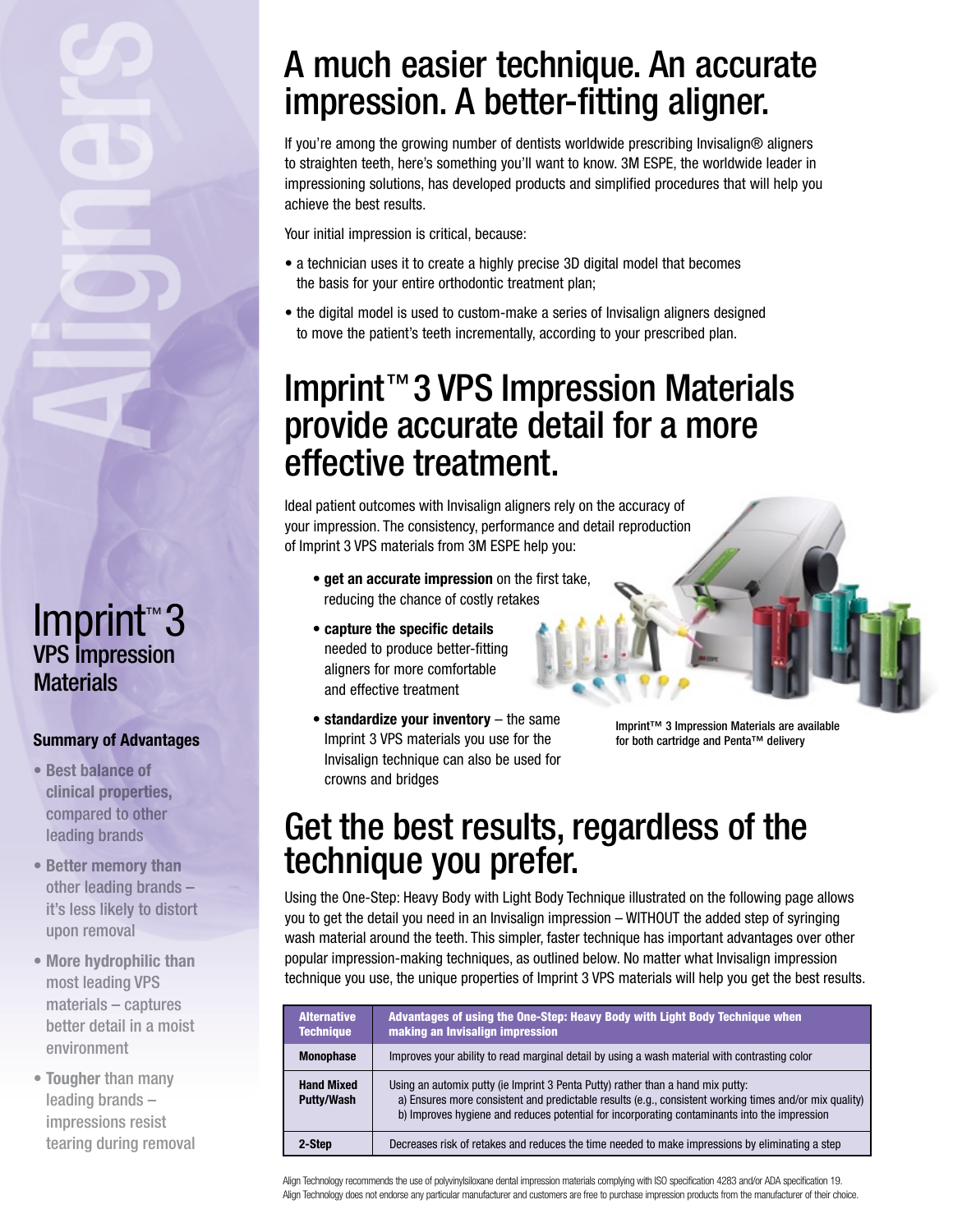# One-Step: Heavy Body with Light Body Technique

For best results in Invisalign impression taking, 3M ESPE recommends using this simple One-Step: Heavy Body with Light Body technique, along with Imprint 3 VPS Impression Materials.



- Use a **REGULAR** setting VPS material to ensure you have enough working time. 3M ESPE recommends **Imprint**™ **3 HB** tray material with **Imprint 3 RB wash** material.
- Use a **full arch tray** and apply adhesive if required. Try in tray to ensure tray reaches distal of terminal molars.

#### **WASH MATERIAL LOADING**



- Using a mix tip without an intraoral tip attached, dispense enough **Imprint 3 RB wash material on the top of the unset Imprint 3 HB tray material** to cover the occlusal surface of the entire arch. Two beads of regular body material is usually sufficient.
- **Keep mix tip submerged** in the Imprint 3 RB wash material to avoid trapping air bubbles.
- **Avoid penetrating the unset HB** tray material while syringing the wash material.

#### **TRAY IMMOBILIZATION & REMOVAL**



- **Do not allow patient to bite down** on tray. Immobilize the tray using **passive pressure. Use a timer**, and follow recommended setting time in mouth.
- **Remove tray** from mouth, then rinse, dry and disinfect impression before shipping.



- Load the material using the **proper bleeding** technique.
- Dispense Imprint 3 HB material into tray, filling it to the height of the tray.
- Make sure the material around the arch is heavily loaded. **Overflow both ends** of tray to capture the distal of terminal molars.
- **Keep mix tip submerged** in HB material to avoid air bubbles.

#### **TRAY INSERTION**



**•** Insert tray **straight and evenly** into mouth. • **Avoid rotation.**

#### **Invisalign Impression Tips**

#### **Common causes for retakes**

- **Not capturing the distal of terminal molars.** This is a common error. Prevent this by overflowing both ends of the tray. Seat impression tray evenly and avoid pulling tray forward.
- **Relining impressions.**  Do not reline impressions. It causes voids and wrinkles from tray shifting during seating or during material set. The relined portion may appear as a void with CT Scanning, so the impression may be returned for a retake.



terminal molars is critical for Invisalign aligner production.

# invisalign

Align Technology has reviewed and approved the above technique guide for making Invisalign impressions.

#### **BITE REGISTRATION**



- **Apply a layer of 3M**™ **ESPE**™ **Imprint**™ **Bite Material with a thickness of** approximately 5mm occlusal-incisally to the entire lower arch.
- Have **patient close mouth** (final occlusion).
- **Disinfect** prior to shipping.